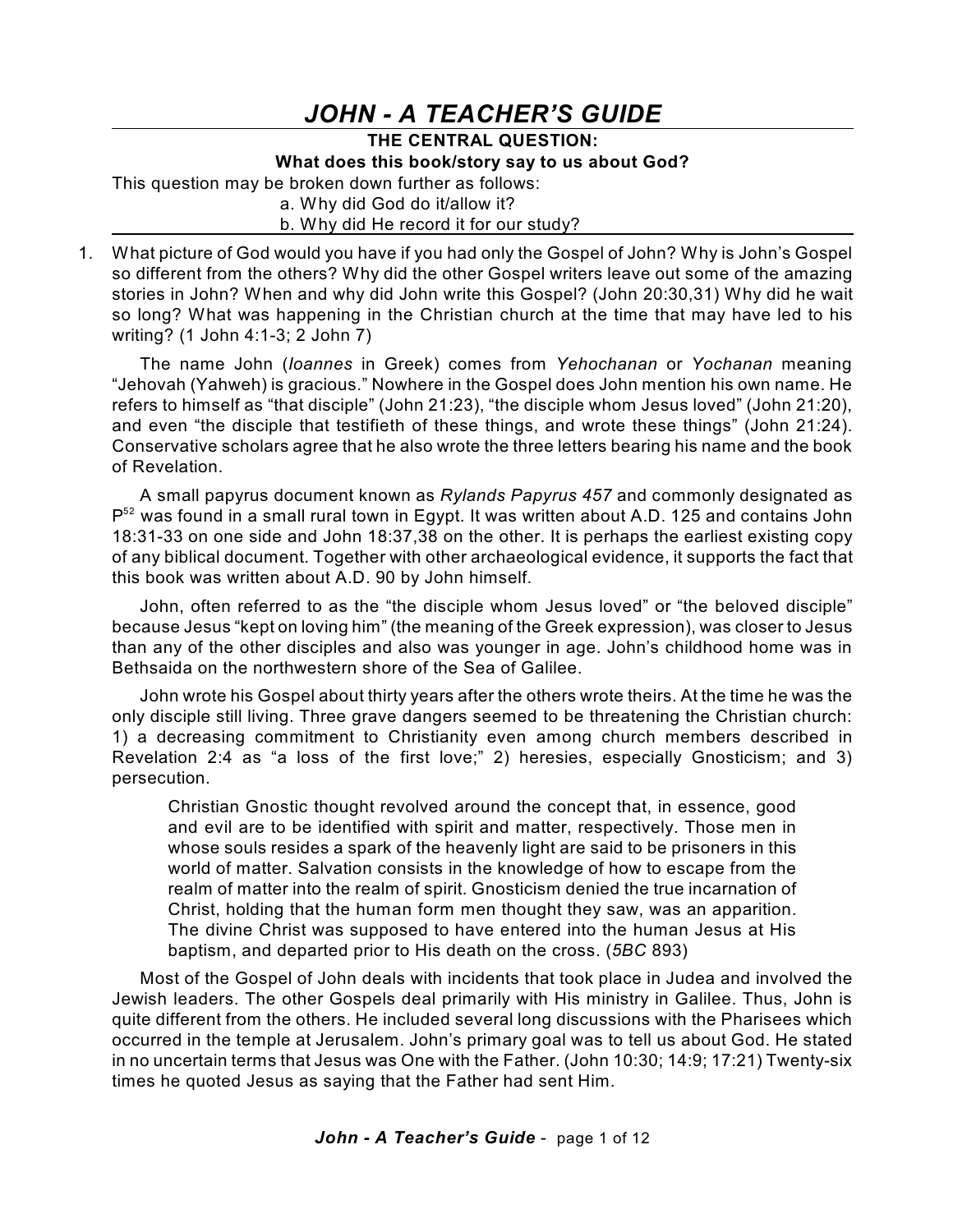**John**

In Genesis, the first book of the Bible, God is presented as speaking the creation into existence. God speaks the word and it happens: heaven and earth, ocean and stream, trees and grass, birds and fish, animals and humans. Everything, seen and unseen, called into being by God's spoken word.

In deliberate parallel to the opening words of Genesis, John presents God as speaking salvation into existence. This time God's word takes on human form and enters history in the person of Jesus. Jesus speaks the word and it happens: forgiveness and judgment, healing and illumination, mercy and grace, joy and love, freedom and resurrection. Everything broken and fallen, sinful and diseased, called into salvation by God's spoken word.

For, somewhere along the line things went wrong (Genesis tells that story, too) and are in desperate need of fixing. The fixing is all accomplished by speaking—God speaking salvation into being in the person of Jesus. Jesus, in this account, not only speaks the word of God; he *is* the Word of God.

Keeping company with these words, we begin to realize that our words are more important than we ever supposed. Saying "I believe," for instance, marks the difference between life and death. Our words accrue dignity and gravity in conversations with Jesus. For Jesus doesn't impose salvation as a solution; he *narrates* salvation into being through leisurely conversation, intimate personal relationships, compassionate responses, passionate prayer, and—putting it all together—a sacrificial death. We don't casually walk away from words like that. (*The Message* - Introduction to John)

2. Matthew and Luke talk about Jesus' human heritage, but Mark does not discuss the issue. What does John say about where Jesus came from? (John 1:1-3)

At the very beginning of his Gospel, John stated in clear terms that Jesus was *the Word*, a word he used to mean that Jesus was the living expression of the mind, will, and character of God. John makes it clear that Jesus existed from eternity with the Father. (John 1:1-3) Thus, John goes back before the human story of Jesus to discuss His true identity as the eternal, immortal God who created all things. (John 1:3; Colossians 1:16; Hebrews 1:1-6)

3. After working with the descendants of Abraham for almost 2000 years, at long last, God had a people who did not worship idols, they were Sabbathkeepers, tithe-payers, health-reformers, and Bible students–they were "adventists" waiting for the coming of the Messiah. But when He came to His "home," His "family" did not receive Him. (John 1:11) Could this happen again? Could it happen to us? What do you suppose this said to the universe? If God knew in advance that this would happen, what was He waiting for? Was there anything unique about coming at that particular time that would make it the "fullness of time"? (Galatians 4:4)

John 1:11 is perhaps the saddest verse in the Bible. Jesus came "home" and His "family" rejected Him! The onlooking universe must have been stunned! Of course, by the time John was writing down his Gospel, Jerusalem had been destroyed, and the Jews had been taken captive and scattered throughout the Roman Empire. But, something of supreme importance needed to be demonstrated by these people who were so dedicated to following the "blueprint." Because they had a wrong picture of God, and thus, rejected the picture that Jesus brought, (John 1:18; 17:3,4) these Bible-reading, health-reforming, Sabbathkeeping, tithe-paying, blueprint-following adventists (they believed in the coming Messiah/Christ) were determined to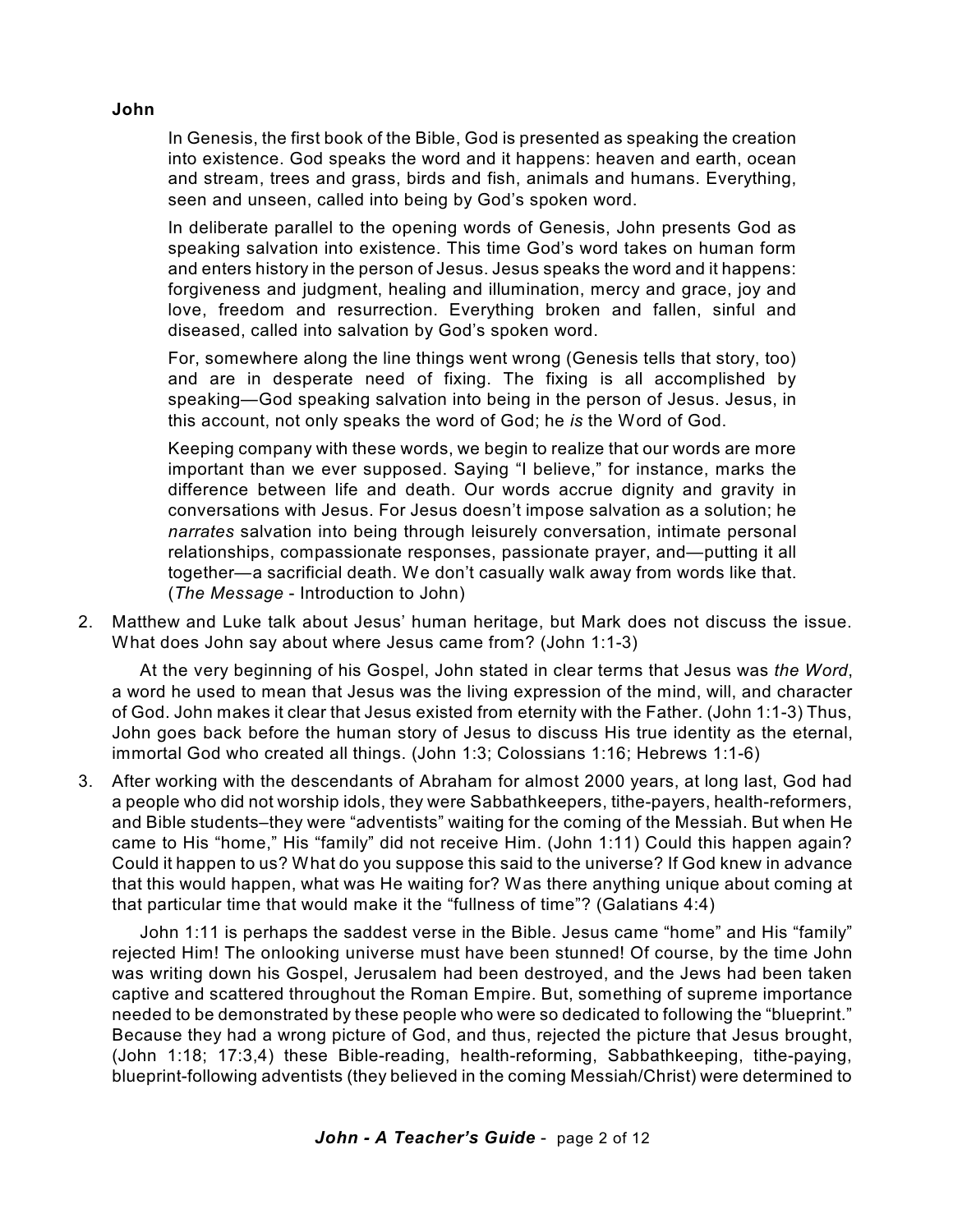get rid of Jesus as fast as they could. This shows that if we obey God for the wrong reason, we are just as unsavable (maybe more so) than the heathen!

4. What was it about Jesus that so upset the Pharisees and Sadducees? Weren't they obeying the "blueprint"? Has any group ever obeyed God's laws more carefully? Is it possible to spend your whole life striving to obey God and hate Him when He appears? How could this happen to them? Could it happen to us?

See the previous question. They believed that because they were being so careful in doing what they thought was right and because they were descendants of Abraham, they had a guaranteed ticket to the kingdom. When Jesus came along and began asking questions, He was in effect challenging their whole theological system. This is why Caiaphas thought it was better for this One Man to die rather than for the whole nation to be destroyed. (John 11:49-51) Caiaphas recognized that if they accepted Jesus, it would require a complete change in their thinking–a paradigm shift–and this they were not willing to do. In our day, we see the same kind of response from some when their "security of salvation" is questioned.

5. What about Jesus' words to His mother at the marriage in Cana? (John 2:4; compare Luke 2:49 and John 19:26) Is this the way a young man should talk to His mother? Why do you suppose Mary asked Jesus about this problem? What do you think she expected Him to do? Do you think Jesus would produce fermented wine or unfermented wine? Why? (See Proverbs 20:1; 23:29-35; 31:4-6)

Mary had become so accustomed to having Jesus around and found Him always so helpful that she probably just spoke to him almost impulsively, even instinctively. It is likely that this wedding was a wedding of someone in the family. Otherwise, she would not have concerned herself with this issue. But, running out of wine would reflect badly on the entire family. So, Mary suggested the solution that she had become accustomed to: ask Jesus!

The Greek word used here for *wine* is a word that can mean either fermented or unfermented wine. Given all that Jesus had inspired the prophets to say in the Old Testament about the problems of drinking alcohol, (Proverbs 23:29-35) it is highly unlikely that He would have produced 120 gallons of some alcoholic beverage for them to consume.

Jesus addressed His mother with the usual title of respect used for adult women in those days. The expression is a Hebrew idiom. Some modern versions capture this fact by translating the expression as follows:

John 2:4:

"tiv ejmoi; kai; soiv, guvnai" (*Nestle-Aland Greek New Testament- 26th*)

"What is it to Me and to thee, woman!" (*Concordant Literal*)

"What—to me and to thee, woman? (*Young's Literal*)

"What is it to you and to me?" (*Lamsa*)

"What is to me and thee woman? (*Rheims-RC, 1582*)

"Woman, what have I to do with thee?" (*Tyndale; Great, Geneva, Bishop's, KJV; Noyes; Darby, RV, ASV*)

"Woman, what do I have to do with you?" (*NASB*)

"What part can I take with thee, O woman?" (*Rheims-RC*)

"O woman, what have I with thee?"(*N. Scarlett*)

"O woman, what hast thou to do with me?" (*Dickinson*)

*John - A Teacher's Guide* - page 3 of 12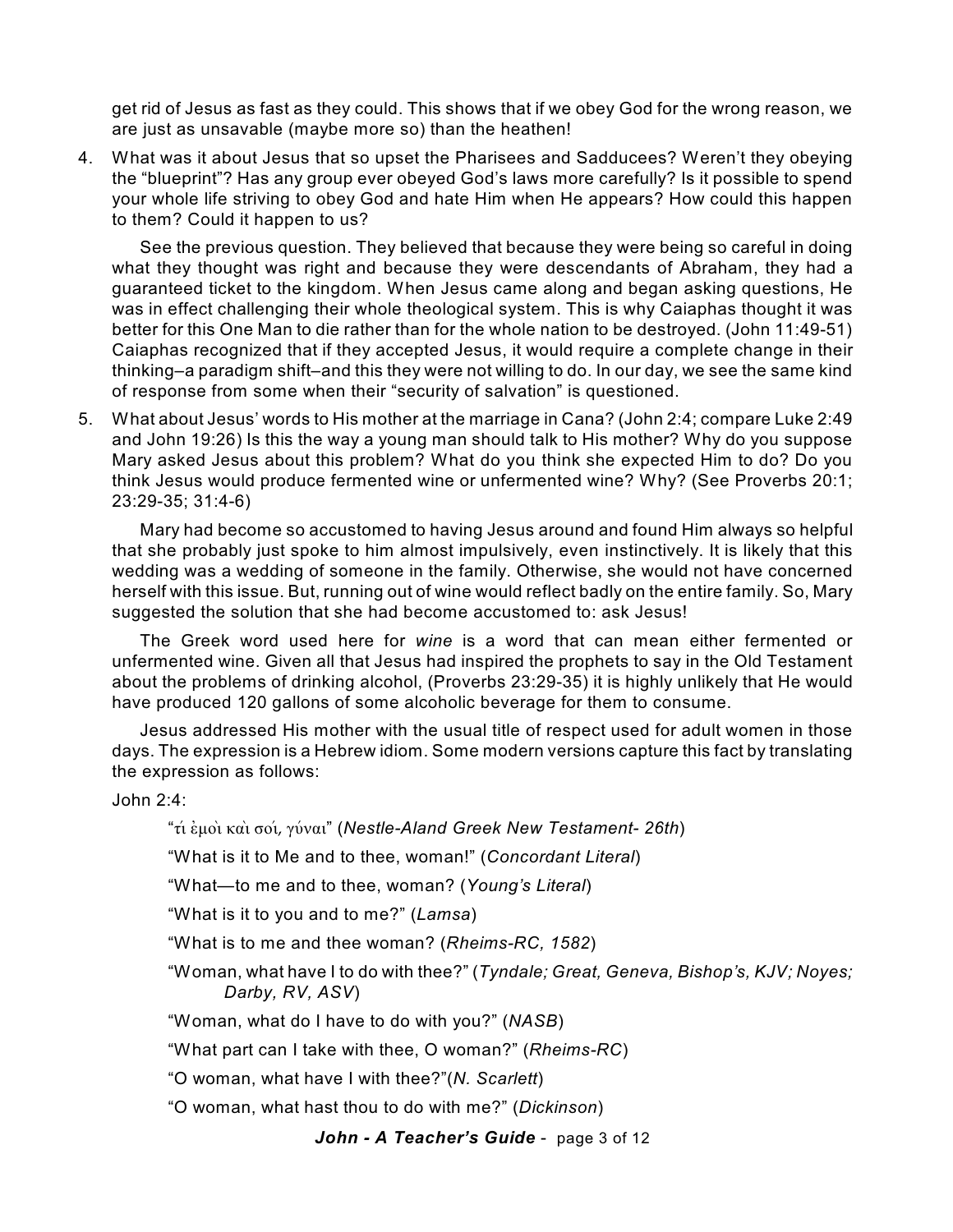"What have I to do with you, woman?" (*New World*) "What wouldst thou have me do, woman?" (*Douay-Confraternity-RC*) "Why dost thou trouble me with that?" (*Knox-RC*) "O woman, what have you to do with me? (*RSV; Williams*) "Woman, Jesus said, what have you to do with me?" (*Moffatt; Montgomery*) "What do you want with me?" (*Twentieth Century*) "I can't help you now." (*TLB*) "Leave it to me." (*Weymouth*) "Leave that to me, mother!" (*Kleist and Lilly-RC*) "Will you leave that to Me, woman?" (*Beck*) "Is that your concern, or mine, Mother?" (*Phillips*) "Woman, how does your concern affect me?" (*NAB-RC*) "Woman, why need you concern yourself with my affairs?" (*Greber*) "Woman, what does your concern have to do with Me?" (*NKJ*) "Woman, what concern is that to you and to me?" (*NRSV*) "How does that concern you and me?" (*The Living Translation*) "Why did you come to me?" (*God's Word*) **"Mother, why should that concern me?—or you?"** (*Jewish New Testament*) "Woman, what do you want from me?" (*New Jerusalem-RC*) **"Woman, what has this concern of yours to do with me?" (***Anchor***)**

# **[footnote: It was Jesus' normal, polite way of addressing women (Matthew 15:28; Luke 13:12; John 4:21; 8:10; 20:13)**

"Do not try to direct me." (*Goodspeed*)

"You must not tell me what to do, woman." (*GNB*, the second edition leaves out the word "woman")

"Mother...you must not tell me what to do." (*CEV*)

"Why do you involve me? (*NIV*) [footnote: Greek *involve me, woman* (a polite form of address)

"Woman, why turn to me?" (*Jerusalem*)

**"Your concern, mother, is not mine."** (*NEB*)

"Mother, why are you interfering with me?" (*Translator's NT*)

**"Mother, I love you, but why are you wanting me to help them?"** (*Clear Word*)

**"Is that any of our business, Mother–yours or mine?"** (*Message*)

"(Dear) woman, what is that to you and to Me? [What have we in common? Leave it to Me.] (*Amplified*)

"Dear woman, why come to me?" (*NCV*)

"Woman, what does this have to do with me?" (*ESV*)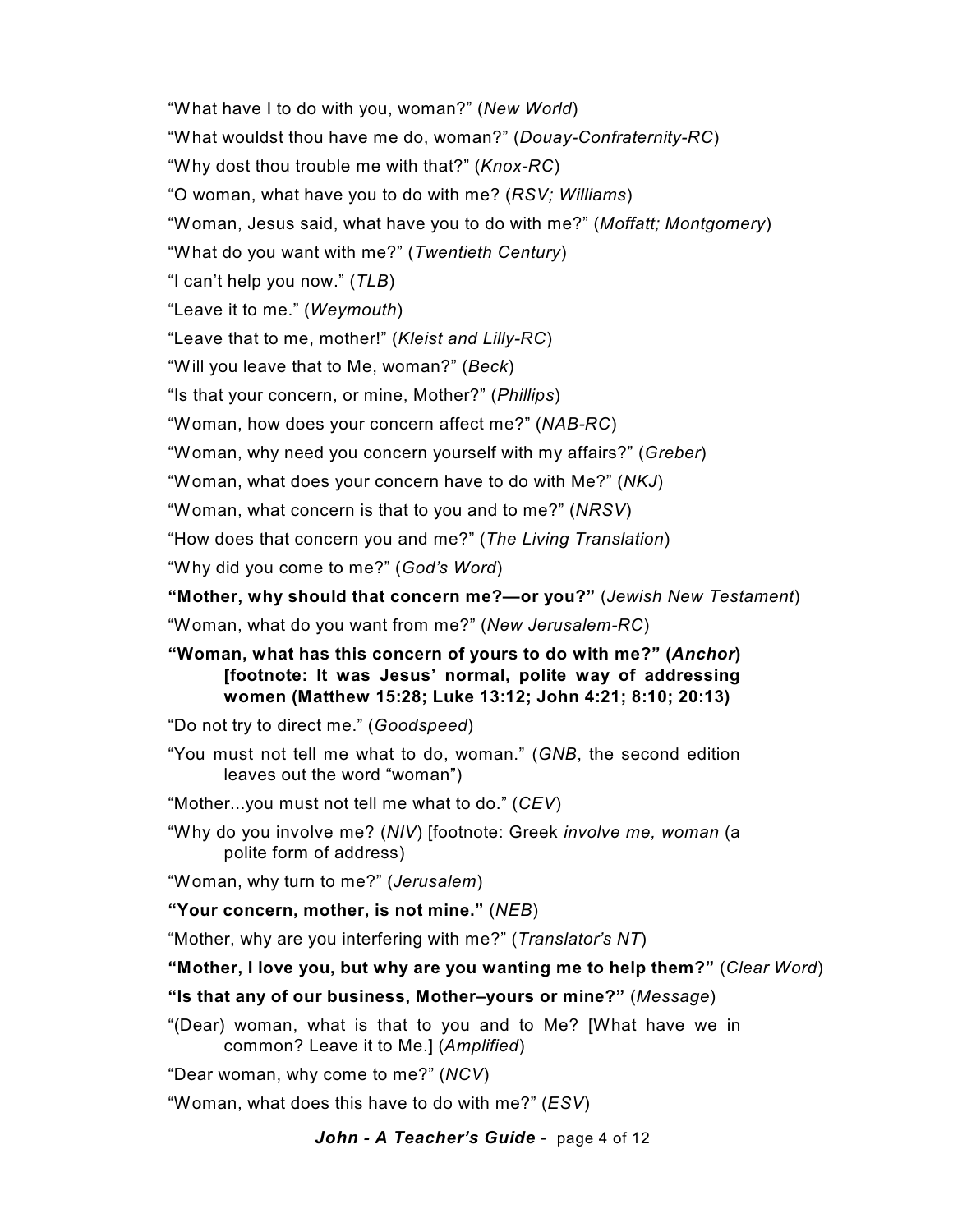"How does that concern us, woman?" (*ISV*)

6. Probably the best known verse in the Bible is John 3:16. Does this sound like the God of Sinai? Is the God of Sinai the Father while the God of John 3:16 is the Son?

1 Corinthians 10:4 says that the One who led Israel through the wilderness was Christ Himself. (Compare John 5:39,40,46; Luke 24:44) In light of this verse, we must either question the inspiration and authority of Scripture or begin to ask why Jesus would do what He did at Sinai. All through the Bible, God has demonstrated repeatedly that He is willing to stoop down to meet us where we are even if that is at a pretty low level! God met Moses at a very high level of understanding and required a lot of him, but He met the people who had just come out of slavery with a very distorted view of what it meant to worship a real God at a level they could understand. As recent slaves they were not ready for a carefully-thought-out dissertation on theology.

In the New Testament, however, Jesus was speaking in John 3 to Nicodemus, who was a religious leader and should have understood a great deal about truth. To him, Jesus could speak in broad principles such as are included in John 3:16.

7. What is the basis for God's final judgment? (John 3:17,18; 5:22; 12:47,48) Who or what actually does the judging? Is it that we have a condemning God, and are grateful for the kind, interceding Son? How does Revelation 22:11 fit with your understanding of the judgment?

The answer to this question is a very basic one and depends on your understanding of the entire plan of salvation. In Greek, *salvation* is the same word as *healing*. God is doing His best to "heal" us of the damage done by sin. In order to be saved, we must be willing to let God heal us. So, what does this have to do with judging?

1 John 2:1 suggests that the Son is pleading with the Father on our behalf. But John 5:22 suggests that all judgment has, in fact, been handed over to the Son. John goes even further to state in John 3:17-21 and John 12:47,48 that it is actually truth that is the final judge. In other words, in the end God simply makes a "diagnosis" of our condition. That is why John said in Revelation 22:11 that we will all actually remain in the same condition of character as we were in here on earth. God simply opens the "books" and it is clear to anyone who cares to check things out that some are "savable" and others are not. God never excludes anyone unless there is nothing further that even He can do to save him without violating his/her freedom.

8. Why do you suppose the Samaritans believed on Jesus, (John 4:39-42) and so many of the Jews who saw much greater things did not?

The Jews had to overcome all their preconceived notions before they could give serious thought to accepting Jesus as the Messiah. So many of their national aspirations were tied to the idea that the "Messiah" was going to come and rescue them and help them conquer the Romans and rule the world that it seemed literally impossible for them to accept a Messiah who did not do what they expected.

On the other hand, the Samaritans had a lot less baggage that they had to get rid of before they could accept Jesus.

9. What does the story of the healing of the paralytic at the pool of Bethesda/Bethsaida on the Sabbath say to us about God? (John 5:1-15) What is implied by John 5:4? Is John 5:4 inspired? (See note in *NIV, RSV, TLB,* and *NEB*) Why were those people there? What kind of healings were taking place? Do you think God would send an angel to heal only the winner of the race to get into the pool?

A quick look in many modern versions–especially those with footnotes–will demonstrate that John 5:4 was not present in the oldest manuscripts. But, the story does not seem to make sense unless you understand that the Jews believed that there was an angel who stirred the waters from time to time and healed the first person to get into the pool. No doubt, at some time in the past, some copyist or scholar made a note about that belief (which was held by many of the Jews) somewhere in the margin of his version. Later copyists, realizing the importance of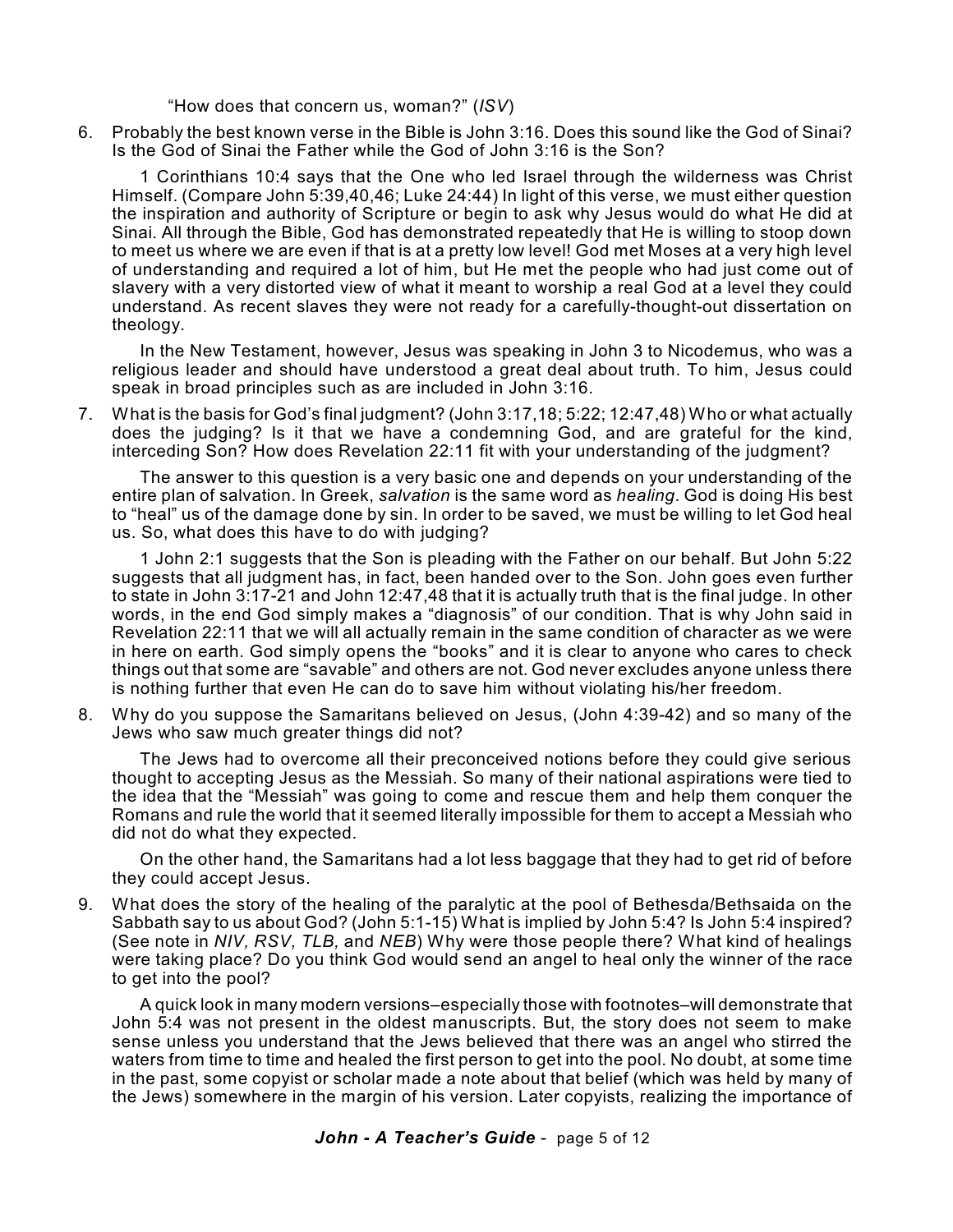this information to help us understand why the sick had gathered in this location, copied the marginal note into the actual text of Scripture.

**John 5:4:** For an angel went down at a certain season into the pool, and troubled the water: whosoever then first after the troubling of the water stepped in was made whole of whatsoever disease he had. (*KJV*)

For an angel went down at a certain time into the pool and stirred up the water; then whoever stepped in first, after the stirring of the water, was made well of whatever disease he had. (*NKJ*)

Important textual evidence may be cited for omitting the words 'waiting for the moving of the water,' and the whole of v. 4. Thus the story of an angel's bestowing supernatural healing powers upon the water of the pool appears not to have been part of the original gospel text, but was probably added in an attempt to explain v. 7. However, that this legend was based on an early tradition is indicated by the fact that Tertullian knew of it at the beginning of the 3d century. There is no evidence for this insertion prior to his time. In view of v. 7 this passage evidently preserves what was a popular opinion regarding the waters of the pool (see *DA* 201).

The rippling of the water was real (*DA* 202), but there is evidence implicit in the account of the legend that this popular belief had no further basis in fact. The stronger trampled upon the weak in their anxiety to reach the waters when they were agitated, and many died on the brink of the pool (see *DA* 201,202,206). Thus, the more selfish, determined, and strong a man might be, the more likely he was to reach the pool first and be healed. The most needy were least likely to benefit, whereas Jesus chose the worst case. The first to reach the pool each time the waters were agitated, apparently was healed, whereas the gifts of God are for all alike who qualify to receive them. Also, healing took place only periodically. The principles implicit in this record of those "healed" at the pool seem strangely different from those principles by which Jesus performed His miracles. (*SDA Bible Commentary*, vol. 5, p. 948)

Scholars generally agree on these points. Jesus was walking, apparently alone, on a Sabbath afternoon and came to that pool. He saw that one case of a paralyzed man, and His compassion just could not ignore the man. Furthermore, He recognized in him an opportunity to say something important about the Sabbath. The man had been crippled for 38 years. There is no way this could be considered an emergency! So, in healing this man, Jesus was able to demonstrate the kind of actions that should take place on the Lord's holy day.

10. What do you think of God's treatment of the woman caught in adultery? (John 8:1-11) If she was caught "in the very act," (John 8:4) why didn't they bring the man as required in the law? (See Leviticus 20:10; Deuteronomy 22:22-24) Were they really trying to carry out the law? Or, were they just trying to trap Jesus? Do we have anything to fear from a God who would treat sinners the way Jesus treated the woman and especially the way He treated those who brought her? Shouldn't Jesus have exposed them? What does this imply about how God feels toward His sinful children? What does this imply about the judgment? Wouldn't this suggest that if God finally has to declare sinners incurable/unsavable, it must really be true? Does this sound like the God we read about in the Old Testament?

It was supposed to be the woman's husband who brought the woman before the religious leaders to accuse her. (*DA* 461) Furthermore, both the man and the woman were to be brought and dealt with equally. (Leviticus 20:10; Deuteronomy 22:22-27) The Pharisees were not concerned about meeting the requirements of the law. All they wanted was to trap Jesus. If He said, "Let her go free," they would accuse Him of setting aside the law of Moses. If, on the other hand, He told them to go ahead and stone her, they would accuse Him of assuming authority that belonged to the Romans. (*DA* 460,461)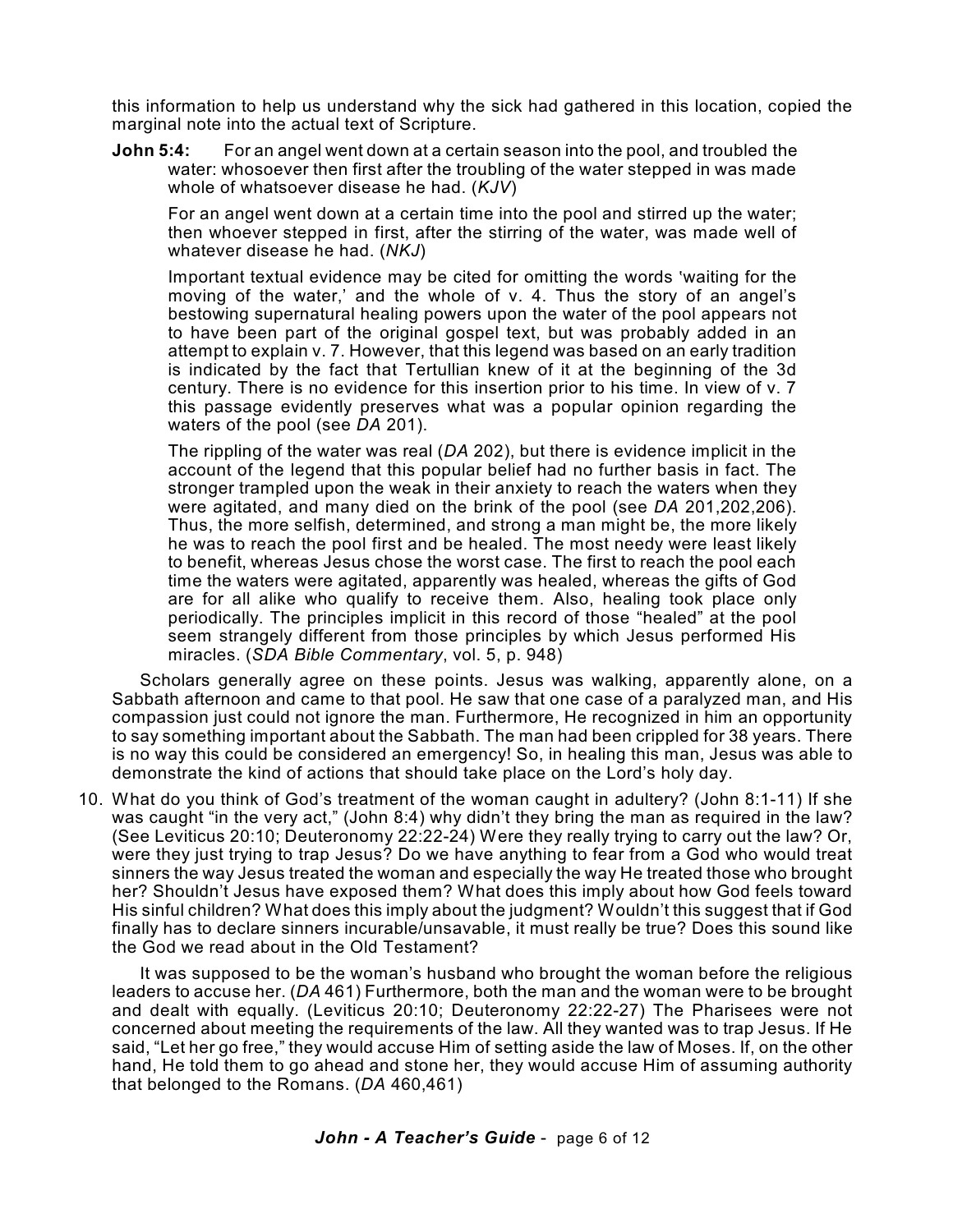Jesus knew exactly what they were trying to do! He also knew that many of these accusers were the very people who had been involved in similar sins on numerous occasions in the past, possibly even with this same woman who is elsewhere identified as Mary Magdalene. (See Luke 7:37; *Signs of the Times* May 9, 1900; *4ST* 116:1:5,6; *Desire of Ages* 566,567)

God always treats even His most wayward children with dignity and honor. Look at how He treated Judas on the night of His betrayal. When Jesus told him to do quickly what he had to do, the other disciples thought that he was perhaps going out to make an offering for the poor! (See John 13:29) This is the only kind of Person who could be trusted with a full knowledge of our past lives. That is one of the main reasons why God is our Judge!

11. Right after being so considerate to all the sinners in the adultery case in John 8:1-11, why did Jesus find it necessary to say to the religious leaders, "You are of your father, the Devil"? (John 8:44)

These religious leaders had committed what has proven to be the most serious sin of all–misrepresenting God. (Romans 1:18) That is what Lucifer did in heaven. They were just following the footsteps of their true father! If someone is so self-deluded as to believe that he is representing the truth when he is 100 percent in Satan's camp, is it better to tell him the truth or to pretend that it is not so?

Who gave Jesus the biggest problem during His ministry? Was it the "world of unbelievers" or the "duly-appointed church leaders"? The evil that was being done in Jesus' day and the evil being done back in the beginning in heaven was not "smoking and drinking or open adultery," etc., but selfishness, covetousness, and misrepresenting God! (*Steps to Christ* 30 (1892); Compare *MB* 7; *2T* 238,239) At the end of the discussion in John 8, who was it that wanted to pick up stones to kill Jesus? Was it the world or the "brethren"?

Jesus needed to teach His followers to think for themselves and not just accept the religious traditions of the day. It was hard for the Jews even to think that their cherished dreams so carefully nurtured by the Pharisees could be completely wrong! So, the entire population played into the hands of the religious leaders!

12. What is implied by John 8:32, "Then you will know the truth, and the truth will set you free"?

Jesus was not just discussing the physical condition of slavery. It was true that the Jews were not really free, but subject to the Romans every day! But, Jesus was talking about a much more significant type of freedom.

Real freedom exists only when real choices are available and when there is an orderly universe in which those choices can take place. (See handouts on *Love* and *The Great Controversy*) Real freedom also means that we will be able to do whatever we want for eternity. However, it is also true that we will be living together in a community with God as the Leader for all of that time. Whenever there is a group living together, there must be certain rules to govern mutual practice. As some have stated, "Your freedom ends where my nose begins!" But, if we could live in a society where every resident recognizes the advantages of living according to mutually agreed upon guidelines, then none of them would even *want* to do anything wrong and certainly not anything that would hurt someone else. Heaven will be just such a society.

I believe that as we come to recognize more and more the benefits of living according to the rules that God has set down (Which of the Ten Commandments would you really want to do away with if you were setting up a perfect society?), we will each come to the place, sooner or later, when we will realize that the rules that God has suggested are not as a way of forcing us to comply with His ideas but rather are designed for the mutual good of all. When we realize that, we might walk up to God some day and say, "Thank you for the guidelines You gave us so long ago. Now I realize that I would not choose to break any of them even if You had not given them." At that point, I believe God will smile broadly and say, "Now you know the truth, and the truth has made you free! (See John 8:32) You can do whatever you want from now on!"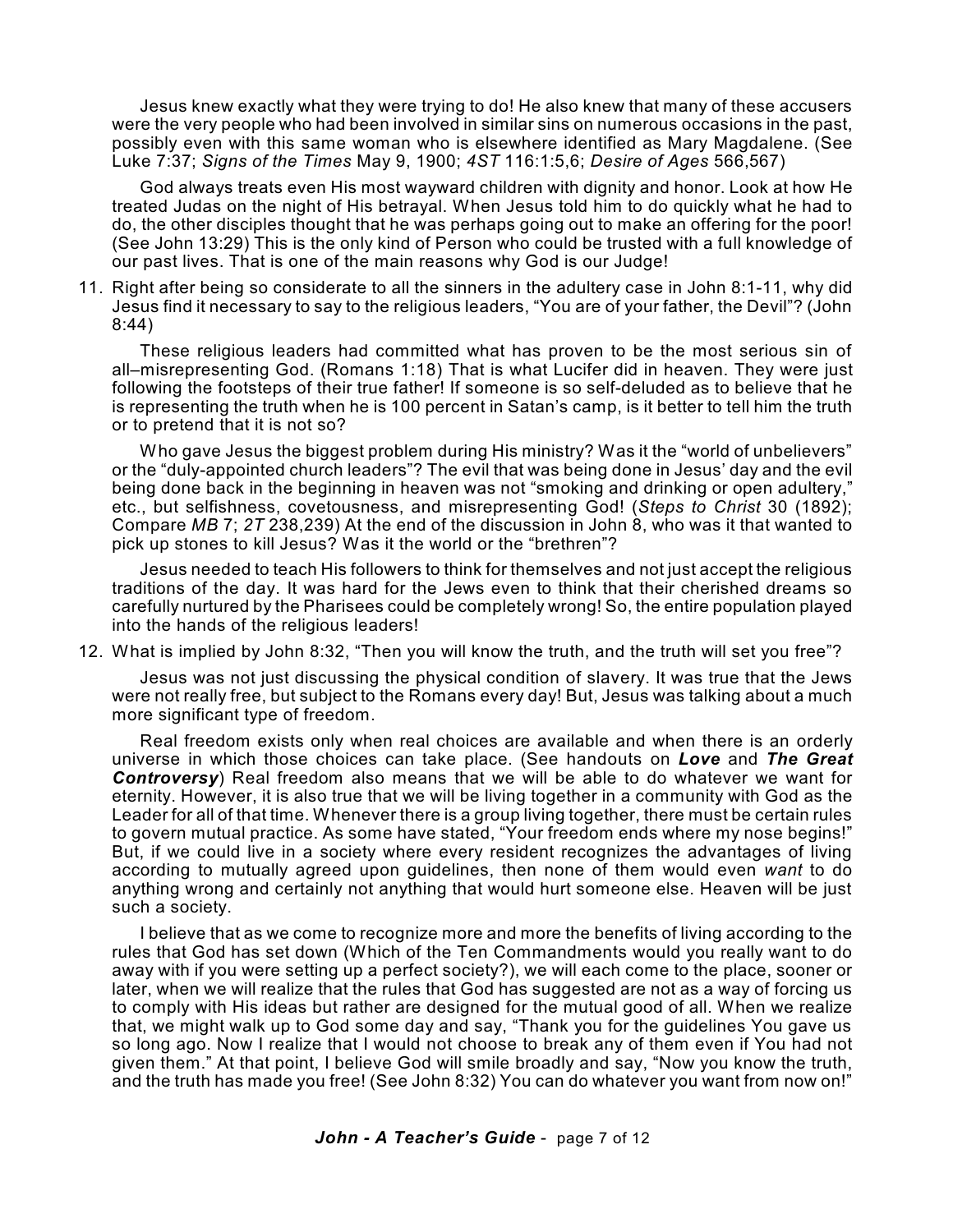13. Why did Jesus wait four days to raise Lazarus? What is implied about death by Jesus' statements about Lazarus? (John 11:11-14) Was everyone thrilled to see that miracle?

There was a Jewish tradition clearly documented back as far as the  $3<sup>rd</sup>$  century A.D. that suggested that it was not until the third day that you could be sure that a person was truly dead and not just in a coma. Some even believed that for three days after a person "died," the "soul" of that person would return daily to the body to see if it could re-enter that body. It was suggested that if the person was truly dead, on the fourth day, the face would be sufficiently disfigured by decomposition that the soul would leave and never return. Thus, recognizing that some of the Sadducees–who did not believe in the possibility of a resurrection and who had claimed that His previous resurrections were just resuscitations–doubted His ability to resurrect anyone, Jesus wanted to make it absolutely clear that He had power over death and that He could raise people from the dead. The fact that He did it so close to Jerusalem and with so many witnesses present made it impossible for anyone to challenge His ability to give life. This is what made the Sadducees so furious and ready to join with the Pharisees in condemning Jesus to death.

14. How did Jesus treat Judas even on the last night of his life when he had already agreed to betray Jesus? Why didn't Jesus expose him as a thief and tell the others what his plans were? (John 13:18-30; compare John 12:4-6)

See # 10 above. Jesus could have exposed him very easily, but He did not want to give Judas any excuse for what he was about to do. Nor did He want to give others reading the story later the idea that perhaps Judas was justified in what he did because of Jesus' treatment of him. God never wants to embarrass even the most wicked of His children.

15. When the disciples finally realized who Jesus was, (Matthew 16:13-16; Mark 8:27-30; Luke 9:18-20) why didn't they ask Him about all their questions from the Old Testament? Did they really believe that Jesus was just like His Father? (John 10:30; 12:45; 14:8,9) Do we have answers to all our questions about the Old Testament? Did the disciples bring up the questions? Did they ask, "Why did You drown all but eight in the flood?" How about, "An eye for an eye and tooth for a tooth"? (Exodus 21:23-25; Leviticus 24:19-22; Deuteronomy 19:21; Matthew 5:38-42) Why did You say, "Kill the women and babies" after being victorious on the battlefield? (Deuteronomy 20:16) And why did You order the stoning of Achan? (Joshua 7) Why did you say that illegitimate children should be banished from the camp for ten generations? (Deuteronomy 23:2) We love the way You treated the woman taken in adultery, but why did You send she-bears to tear those irreverent youths who mocked Elisha? (2 Kings 2:23-25) And why did You kill Uzzah when he tried to keep the ark from falling? (2 Samuel 6:7) Why did You turn Lot's wife into a pillar of salt? (Genesis 19:26) And why did You scare everyone at Mount Sinai? (Exodus 19,20)

It would have been great if the disciples had had the courage and insight to ask all of these questions and many more that could have been asked. However, then we would not have the challenge of thinking through the answers for ourselves. And if Christ had provided some kind of straightforward answers, we might have a hard time accepting all that He would have said. Each of these stories has important historical background information that at least partially determines why things happened the way they did. At many times in the past, God has reached down to touch our lives in a way and in a "language" that we can understand. (See Hebrews 1:1) God always tailors His actions to the people with whom He is trying to communicate. Some may call this "situation ethics," and in the best possible sense, it is.

Each of these stories is discussed in the Teacher's Guide for that book of the Bible; or, in some cases, we have a special handout just for that story. Struggling through the answers to these questions should lead us to a heightened appreciation for God's efforts to communicate with humans. There has been an enormous loss to millions of Christians because they have not had the insight–or perhaps courage–to even ask such questions! But, if we are going to survive through the trials at the end, those of us who live at the end of time need to get to know our wonderful God better than any previous generation. Only those who understand God very well will be able to look the Devil in the face and tell him that he is a fraud.

*John - A Teacher's Guide* - page 8 of 12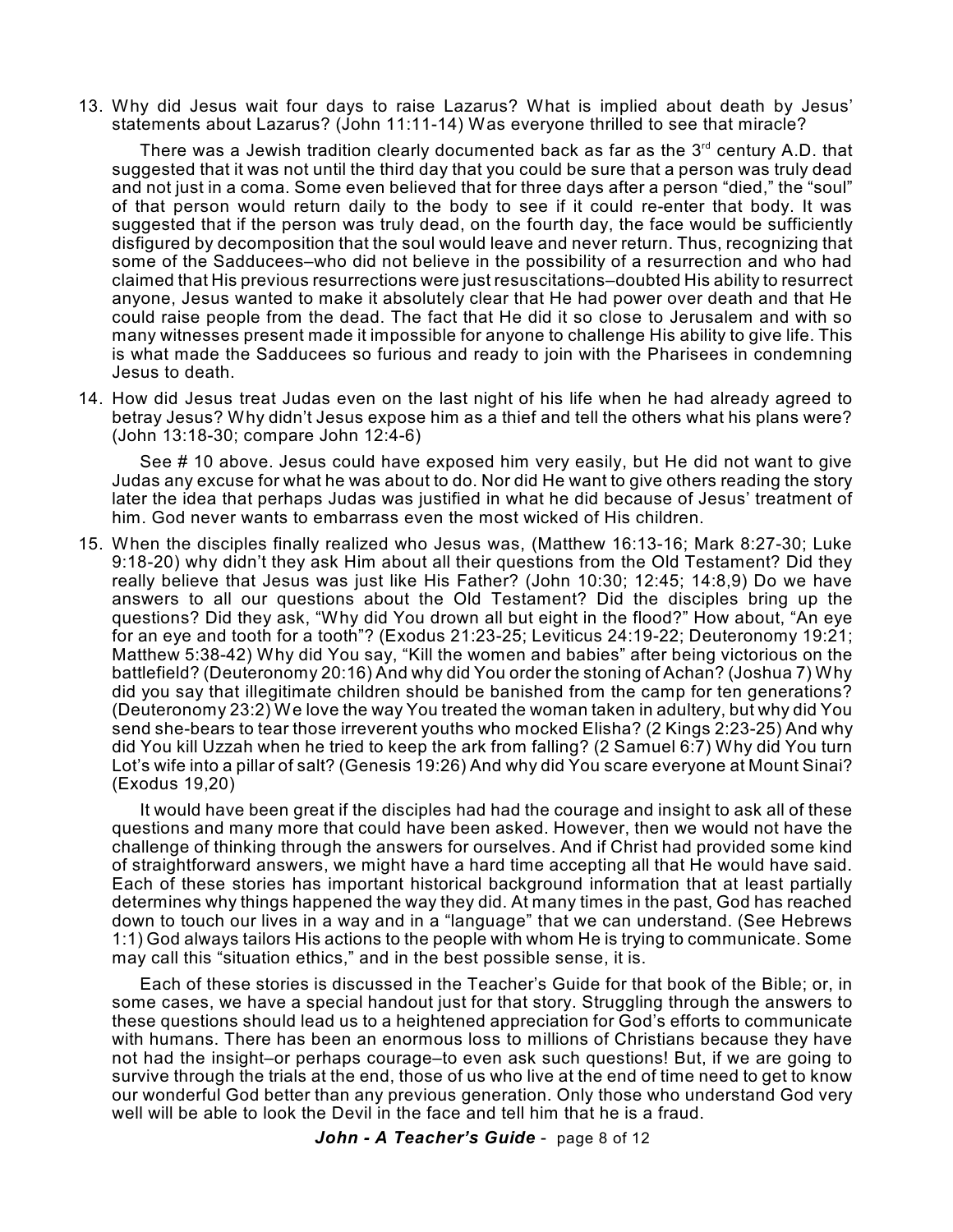16. What is implied in John 15:15 about the relationship that God wants with us? Is it reasonable for us to think that we could be "friends" of an omnipotent, sovereign God? What is the difference between the "servants" He talks about and the "friends"?

For a full discussion of this question, read Dr. A. Graham Maxwell's book, *Servants or Friends*. How we understand and view this issue makes all the difference in the world in the way we relate to God and how we seek to prepare ourselves for the final crisis. If we see God as a harsh Judge waiting to catch His children in some sin, we will live in a constant state of fear and rebellion. On the other hand, if we see God as unjustly accused of being arbitrary, exacting, vengeful, unforgiving, and severe, then we look for evidence on which to base our understanding of Him.

Many people understand this passage as if it said, "I call you my friends because I love you." This would be nice, but that is not what God said. God said, "I call you friends because I want you to understand!" What a difference! God expects us to use our minds and to think through the issues. He wants to communicate with us as friends so we can come to understand why He has done what He has done. This should challenge us to read our Bibles in an entirely different way! The Bible is not a code book of deeds to be done and sins to be shunned; it is a demonstration of God's working with humans under all kinds of circumstances to convince us that we should become His friends! (Hebrews 1:1)

17. What should we do with John 16:25-27? Could this really be true? After all the verses about intercession and all the work of the priests in the Old Testament, what could Jesus be saying about His role as a mediator or intercessor? Could Jesus be truthful in saying, "I need make no promise to plead to the Father for you, for the Father himself loves you"? (*Phillips*) How does this fit with 1 John 1:9 and Romans 8:34? How should we deal with this verse where Jesus speaks "plainly about the Father" in light of all the others that appear to contradict it? Could this final statement in the life of Jesus be part of the "testimony of Jesus"? (Revelation 12:17; 14:12) In light of these verses, what do you think Jesus is actually doing in the judgment?

### **John 16:26,27:**

"kai; ouj levgw uJmi`n oti ejgw; ejrwthvsw to;n patevra peri; uJmw`n:" (*N-A Greek New Testament* 26th)

"I say not unto you that I will speak unto my Father for you." *(Tyndale*)

"I am not saying to you that I shall be asking the Father concerning you..." *(Concord. Literal)*

"I do not say to you that I will ask the Father for you..." (*Young's Literal)*

"I am not telling you that I will pray to the Father on your behalf..." (*Jewish New Testament*)

"I say not unto you, that I will pray unto the Father for you..." (*Geneva*)

"I say not unto you, that I will pray the Father for you..." (*KJV, ASV*)

"I do not say to you that I will pray the Father for you..." (*RSV*)

"and I say not to you that I will demand of the Father for you..." (*Darby*)

"I do not say that I will ask the Father for you..." (*Williams*)

"I do not say that I shall pray to the Father for you..." (*Jerusalem; NEB*)

"I do not say that I will ask him on your behalf..." (*GNB*)

"I don't tell you I'll ask the Father for you." (*Beck*)

"I do not tell you that I will ask the Father for you." (*NAB*)

"I am not saying that I will ask the Father on your behalf..." (*NIV*)

"I do not say to you that I will request the Father on your behalf..." (*NASB*)

"I do not say to you that I will ask the Father on your behalf..." (*NRSV; Translator's*)

"I do not say that I shall have to petition the Father for you." (*Anchor*)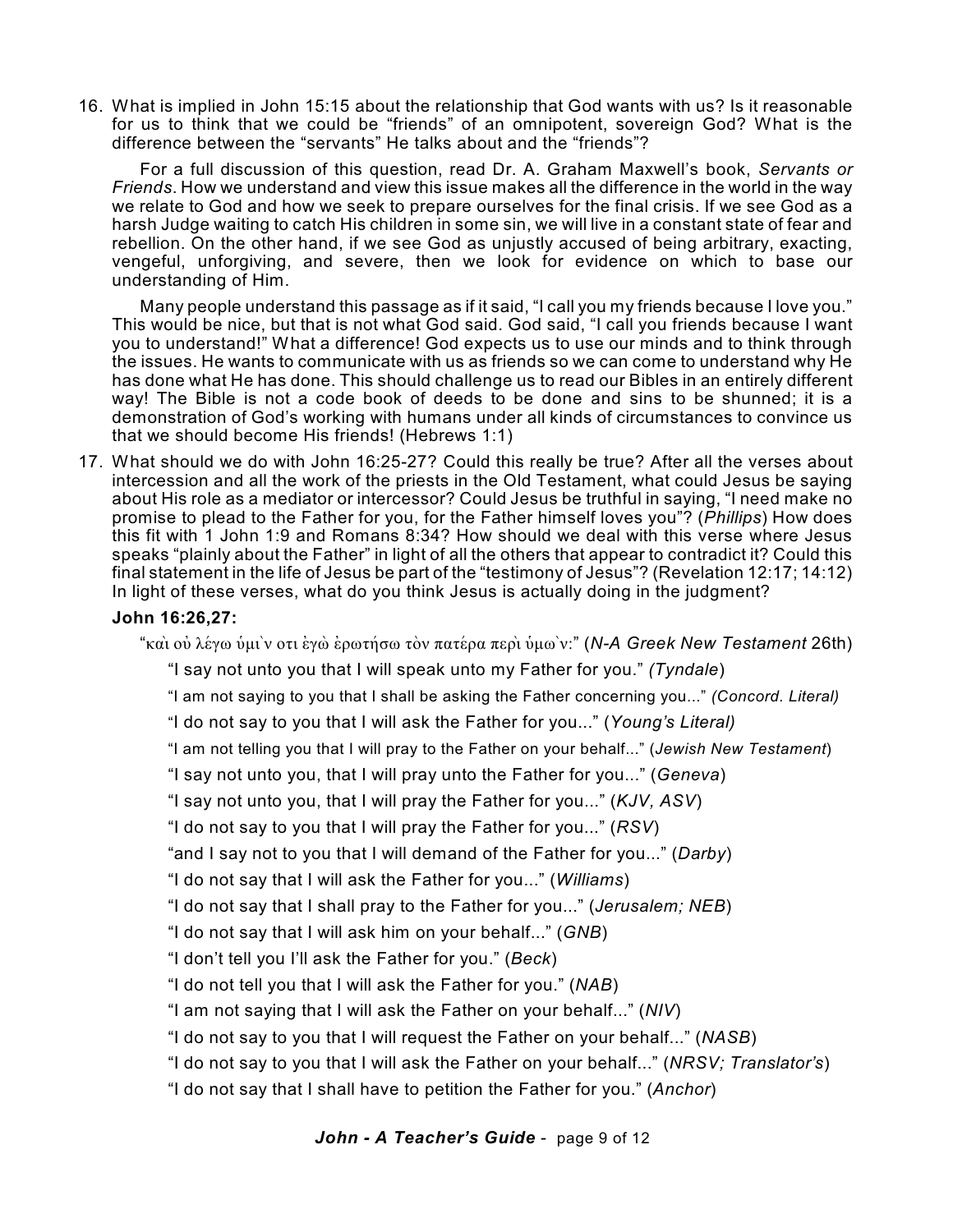"I won't have to ask him for you." (*CEV*)

"I'm not telling you that I will make requests on your behalf..." (*The Five Gospels*)

"I will not say to you, <I will ask the Father on your behalf.'" (*Schonfield*)

"I won't need to ask the Father to grant you these requests..." (*TLB*)

"I do not say that I will intercede with the Father for you..." (*Twentieth Century*)

"I shall not have to ask the Father in your behalf." (*Norlie*)

## **"I do not promise to intercede with the Father for you..."** (*Goodspeed*)

# **"I need make no promise to plead to the Father for you..."** (*Phillips*)

"I'm telling you that I won't have to ask the Father for you." (*God's Word*)

- "I am not saying that I will ask the Father on your behalf [for it will not be necessary]." (*Amplified*)
- "I won't continue making requests of the Father on your behalf. I won't need to." (*The Message*)
- "After that, you'll feel more comfortable in going to the Father directly and in my name asking Him for anything you need. And I'll be asking Him for things for you as well." (*The Clear Word*)

It is never safe to ignore a single verse in Scripture just because it does not seem to fit with our preconceived or even carefully worked out paradigm. The only safety is in taking all of the Bible and trying to give full weight to every verse. This pivotal verse is particularly troublesome for some because it comes in the last few minutes of Christ's time with His disciples before His death and because even the disciples recognized that He was speaking plainly to them. A full discussion of the implications of this verse would take at least a whole book. To review some of the things that have already been said on the subject see: *Servants or Friends,* chapter 6; A. Graham Maxwell, *God in All 66 Series* recordings, tape on the book of John. (See Pineknoll Publications, audio resources)

Consider the following:

1) The very first reference to "intercession" in the Bible is found in the story of Sinai. The people were scared to death after God appeared on the mountaintop. They asked Moses to speak with God and then speak with them because they were afraid that if God spoke to them again, they would die! (Exodus 20:18-21)

2) The whole ceremonial system–with its tent of meeting and altars and sacrifices–was not invented at Sinai. There was a very simple ceremony that God apparently gave to Adam and Eve outside the Garden of Eden to impress upon them that sin was serious. They were to kill that lamb after confessing their sins over it. But, that simple act had been changed and added to by many religious groups until even the children of Israel as they watched their masters in Egypt had come to the place where they had a very different idea about God and what it was necessary to do to "appease" Him. They adopted, with God's assistance, a system that was somewhat similar to what others were doing in the world around them. God gave Moses a model on the mountaintop that was much closer to his ideal, but that system was still close enough to what the other nations around were doing that the Israelite people would recognize it as a system that they were somewhat familiar with.

3) Killing animals was never God's ideal! God has always wanted a relationship with His people that would bring them closer to Him in their thinking. Many verses in the Old Testament make this clear. Notice what God wanted from the Israelites in the beginning of His plan to take them out of Egypt. (Exodus 6:1-8) But they were not ready for it. (See Exodus 6:9) The prophets understood very well what God wanted! (See Psalms 51; Hosea 6:1-6; Micah 6:1-8; Isaiah 1:10- 20; Jeremiah 7:21-26; 31:31-34)

18. In what sense could just "knowing God" be life eternal? (John 17:3)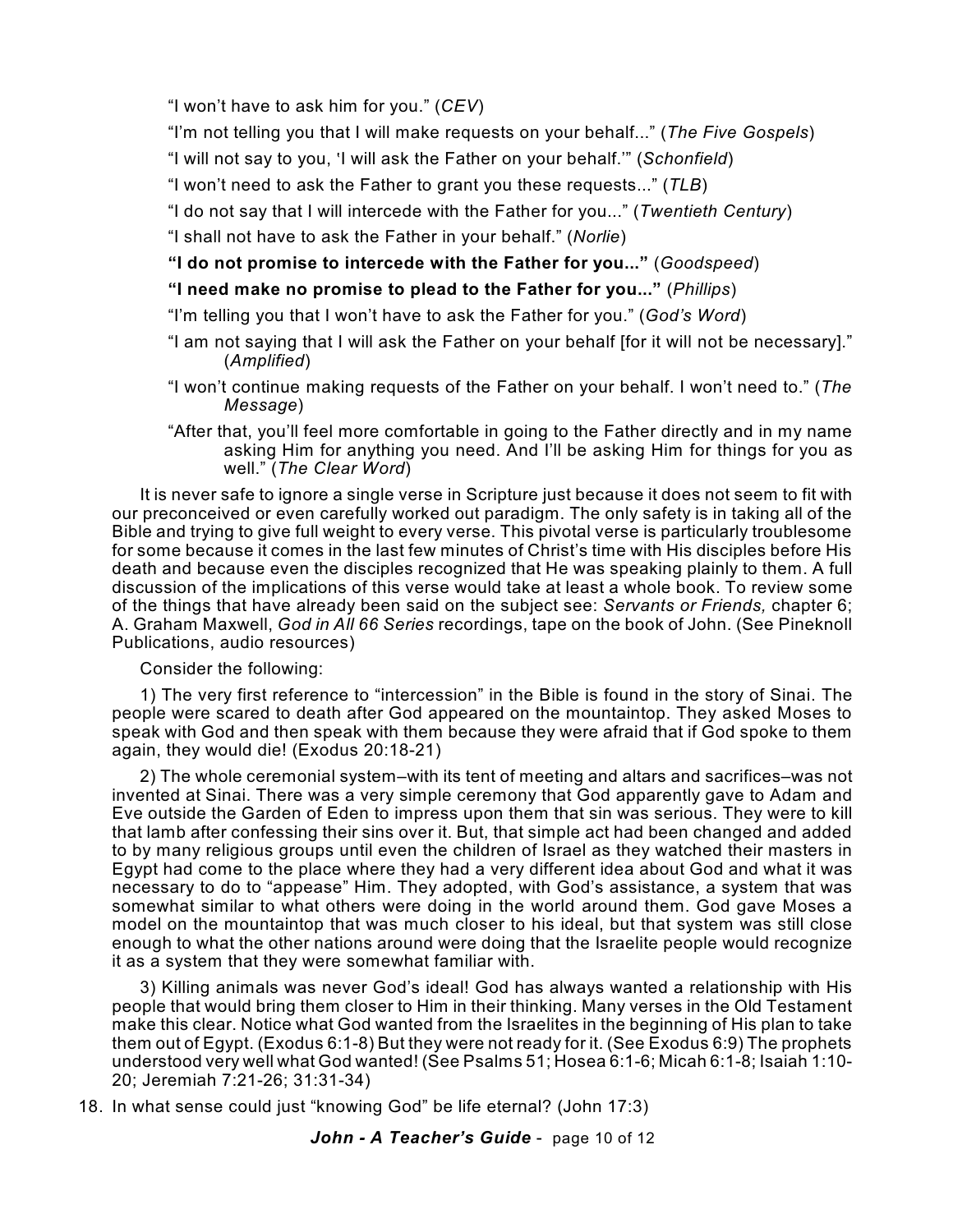To "know" God is to be His friend. Real friendship with God is the key to salvation. What God wants is people who are safe and friendly to live next door to–people who can be trusted for the rest of eternity. Those who really know God and have come to understand His real character and how He runs His universe will be ready for life "eternal." In fact, when we come to know God, the peace and love and trust that we experience is just a foretaste of eternity. Thus, it can be said that eternal life begins here and now.

19. Why did Jesus say to Mary after the resurrection, "Don't touch Me"? (John 20:17) If Mary had "touched" Him, would it have been impossible for Jesus to ascend to heaven, thus, spoiling the plan of salvation?

Jesus did not say, "Don't touch Me!" That is a mistranslation of the Greek. In Greek there are two ways to say don't do something. One is to tell someone not to start doing it, and the other is to tell them not to continue doing it. Jesus said to Mary, "Don't continue touching Me or holding Me! I must ascend to My Father!" Jesus had waited to appear to His earthly friends so they would know that He really was alive, but He could not wait any longer to get to heaven and speak to His Father and the waiting crowds of angels. Several of the more modern translations represent this idea.

### **John 20:17**:

"mhv mou aptou,.." (*Nestle-Aland Greek New Testament-26th*)

"Touch me not..." (*Tyndale, Great, Geneva, Bishops, KJV, Noye's, Scarlett; RV; Darby; ASV*)

"Be not touching me..." (*Young's Literal*)

"Do not touch Me..." (*Concordant Literal, Rheims-Douay*)

"Don't touch me..." (*TLB*)

"Do not hold me (*now*)..." (*Twentieth Century, RSV, Phillips, Amplified* [in italics]*, Translator's*)

"Do not hold on to me... (*NIV, GNB, NRSV*)

"Don't hold on to me..." (*Beck, CEV, God's Word, NCV*)

- "Do not cling to me..." (*Weymouth, Jerusalem, New Jerusalem*; *NEB, Amplified; NKJV*)
- "You must not cling to me..." (*Goodspeed*)

"Don't cling to me..." (*Message, New Living*)

"Cease clinging to me..." (*Moffatt, Montgomery*)

"Stop clinging to Me (so)..." (*Williams, NASB, Kingdom Interlinear*)

"So don't hold me back." (*Clear Word*)

"Stop holding on to me..." (*NAB; Jewish New Testament*)

"Don't detain me..." (*Noli;* Ellen White in *The Desire of Ages*)

20. Why would Jesus create fish for the disciples to eat at His last breakfast with them? (John 21:9) Since He created it Himself, why didn't He give them something really healthful?

The focus of that meal was not to be on what they had to eat or even nutrition! Jesus certainly did not want the disciples running home to tell their wives, "Guess what we had for breakfast!" Jesus knew that they had worked hard all night and, no doubt, were hungry. He also had some important things to say to them that He wanted them to remember. So, although He could have created anything, He gave them the common food that they were accustomed to eating. He had done the same thing before:

Christ has given in His own life a lesson of hospitality. When surrounded by the hungry multitude beside the sea, He did not send them unrefreshed to their